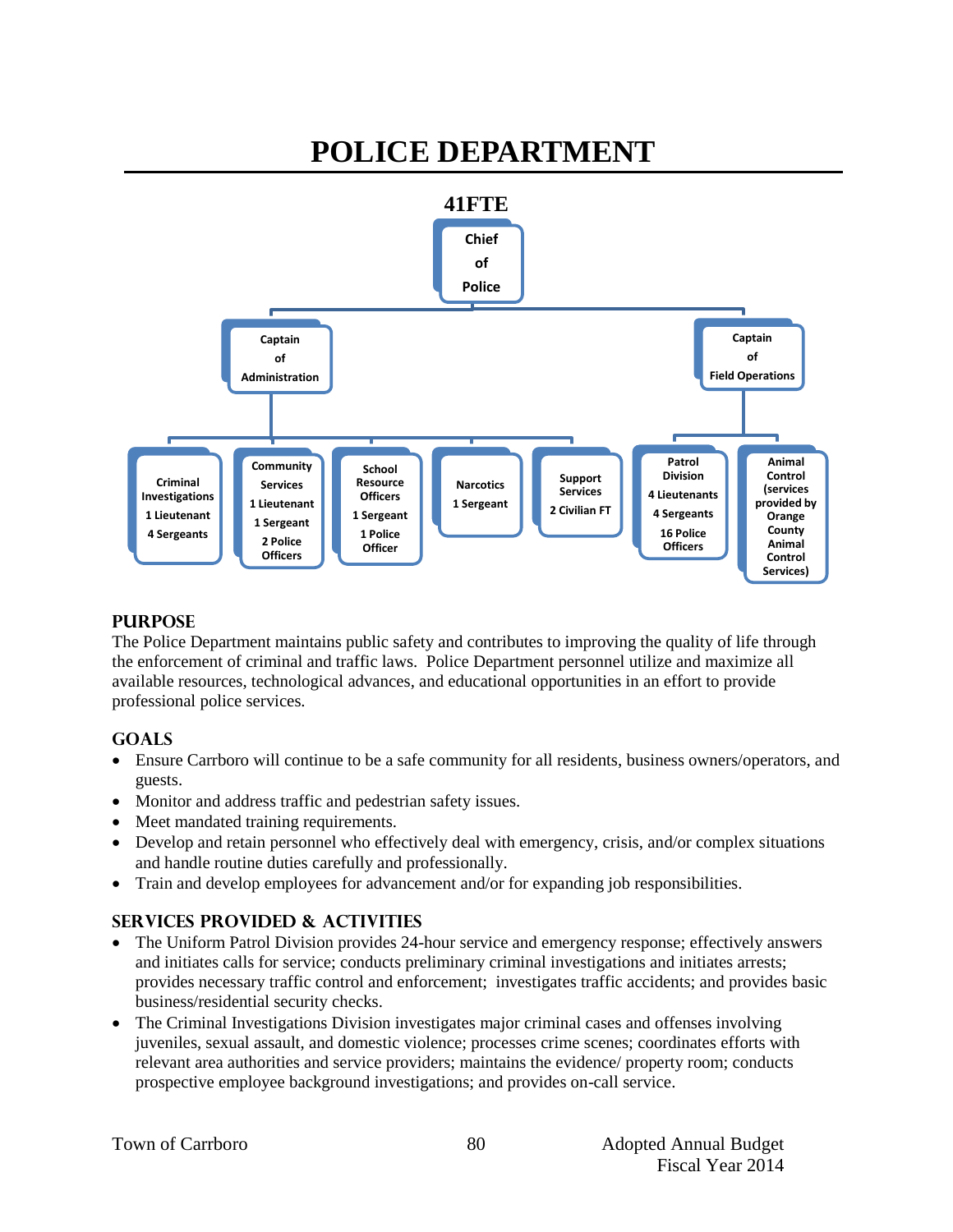- The Community Services Division provides law enforcement and other community-related services; partners with the community to meet specific neighborhood-driven requests for assistance; follows-up on complaints of suspected gang-related activity; initiates narcotics investigations; provides School Resource Officers at McDougle Middle and Carrboro High Schools and works with other schools to enhance safety and security; provides general crime prevention and community watch services; works with business owners to enhance safety and security; and provides other community outreach activities.
- The Administrative Division provides direct service to walk-in visitors and answers telephone inquiries; maintains incident reports and other departmental records and compiles monthly Uniform Crime Report; administers Department budget; and ensures that Department personnel receive appropriate training and adhere to the Department's policies and procedures.
- As of July 1, 2013, Animal Control services will be provided by Orange County Animal Control.

## **PREVIOUS YEAR ACCOMPLISHMENTS**

- Met all mandated training goals.
- Designed and Implemented the Fit for Duty Program to ensure that all officers are physically and mentally prepared to protect and serve.
- Partnered with local law enforcement agencies, NC SBI, NC National Guard Narcotics Task Force, US Marshals, US Drug Enforcement Agency, and US Alcohol, Tobacco and Firearms during narcotics investigations thus reducing the number of drug houses and street-level drug sales locations.
- Provided police services during all special events that required them.
- Increased the number of directed patrols and speed enforcement campaigns involving Uniform Patrol Division personnel from 1500 to 1700 (estimated).
- Increased the number of pedestrian safety operations involving Community Services Division personnel by 200% to date.
- Obtained new or enhanced revenue sources.
- Continued succession planning efforts.
- Maintained staffing levels at, or near, full by hiring 3 new officers. In addition, we will continue with promotion of current officers following the retirement of three senior staff members (March, July, and October).
- Partnered with Public Works and Recreation and Parks staff to provide a safe setting for  $4<sup>th</sup>$  of July Celebration, Carrboro Day, Carrboro Music Festival, the Tift Merritt concert, and several road races.

#### **UPCOMING FISCAL YEAR OBJECTIVES**

- Decrease Fuel Consumption by 5 %
- Meet mandated training goals.
- Complete Policy Manual Update.
- Maintain Carrboro's Safety for residents, business owners/operators and visitors.
- Increase the number of directed patrols and speed enforcement campaigns involving Uniform Patrol Division personnel.
- Increase the number of pedestrian safety operations involving Community Services Division personnel.
- Reduce the number of traffic accidents.
- Implement management/leadership training for career progression.
- Reduce the number of known drug houses and street-level drug sales locations.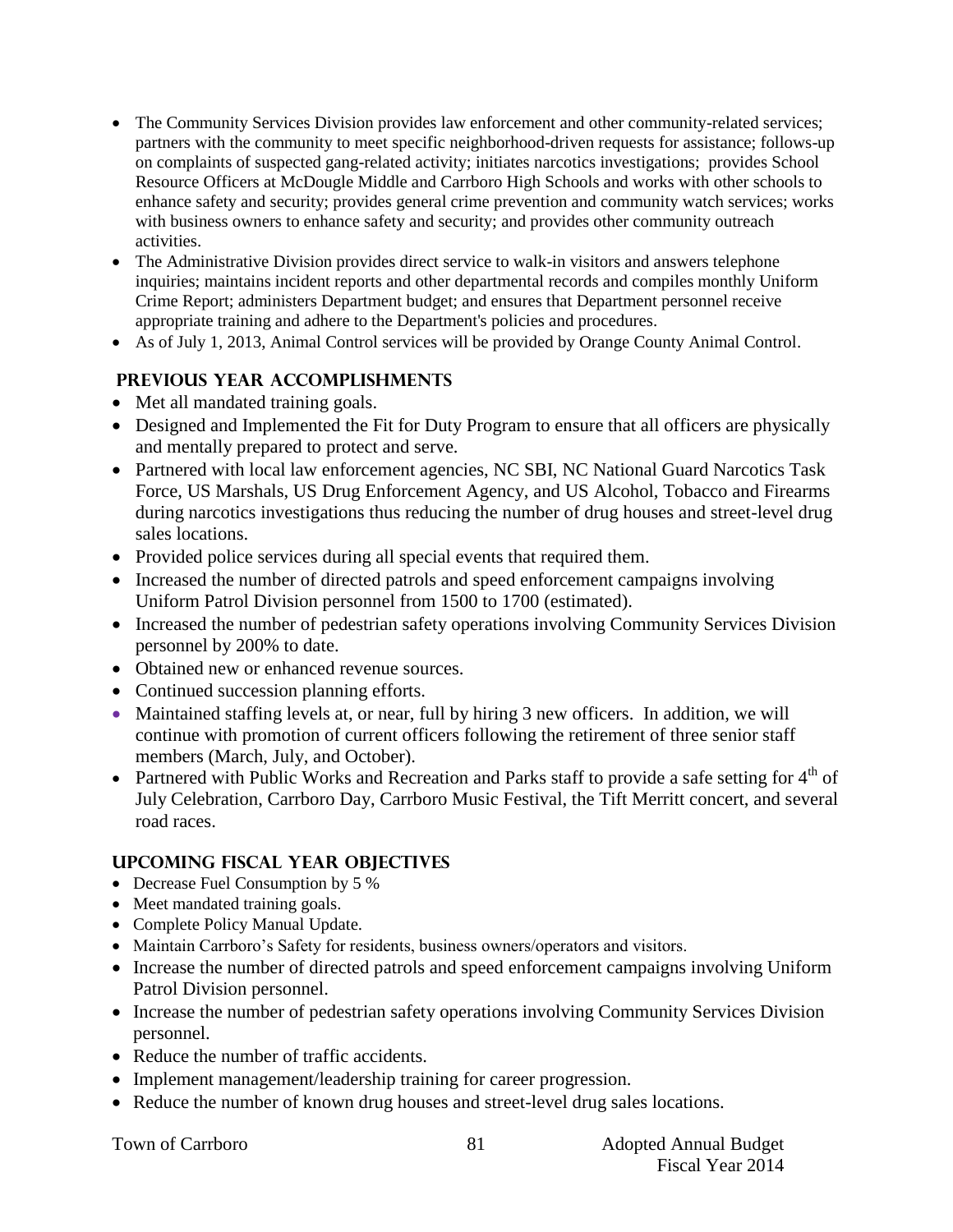- Obtain new or enhanced revenue sources.
- Maintain staffing levels: hire new officers and promote current officers following the retirement of three senior staff members.
- Continue partnership with Public Works and Recreation and Parks staff to provide a safe setting for all special events.

#### **BOARD PRIORITIES**

Enhance and sustain quality of life/place issues for everyone. Improve walkability and public transportation.

#### **OBJECTIVES**

- 1. Maintain Carrboro's safety for residents.
- 2. Reduce number of traffic accidents.
- 3. Increase pedestrian safety operations.
- 4. Maintain Carrboro's safety for residents by reducing open air drug market.

#### **Performance Measures**

|                                                | FY2010-11<br><b>ACTUAL</b> | FY2011-12<br><b>ACTUAL</b> | FY2012-13<br><b>ESTIMATED</b> | FY2013-14<br><b>PROJECTED</b> |
|------------------------------------------------|----------------------------|----------------------------|-------------------------------|-------------------------------|
| Calls for Service                              | 17,926                     | 21,586                     | 22,505                        | 23,505                        |
| <b>Motor Vehicle Accidents</b>                 | 479                        | 475                        | 502                           | 485                           |
| <b>Criminal Arrests</b>                        | 687                        | 829                        | 778                           | 764                           |
| Pedestrian Crossing<br><b>Citations Issued</b> | <b>NA</b>                  | 29                         | 78                            | 82                            |
| # of Safety Operations                         | N/A                        | 5                          | 19                            | 25                            |
| <b>Narcotics Arrests</b>                       | 157                        | 149                        | 133                           | 146                           |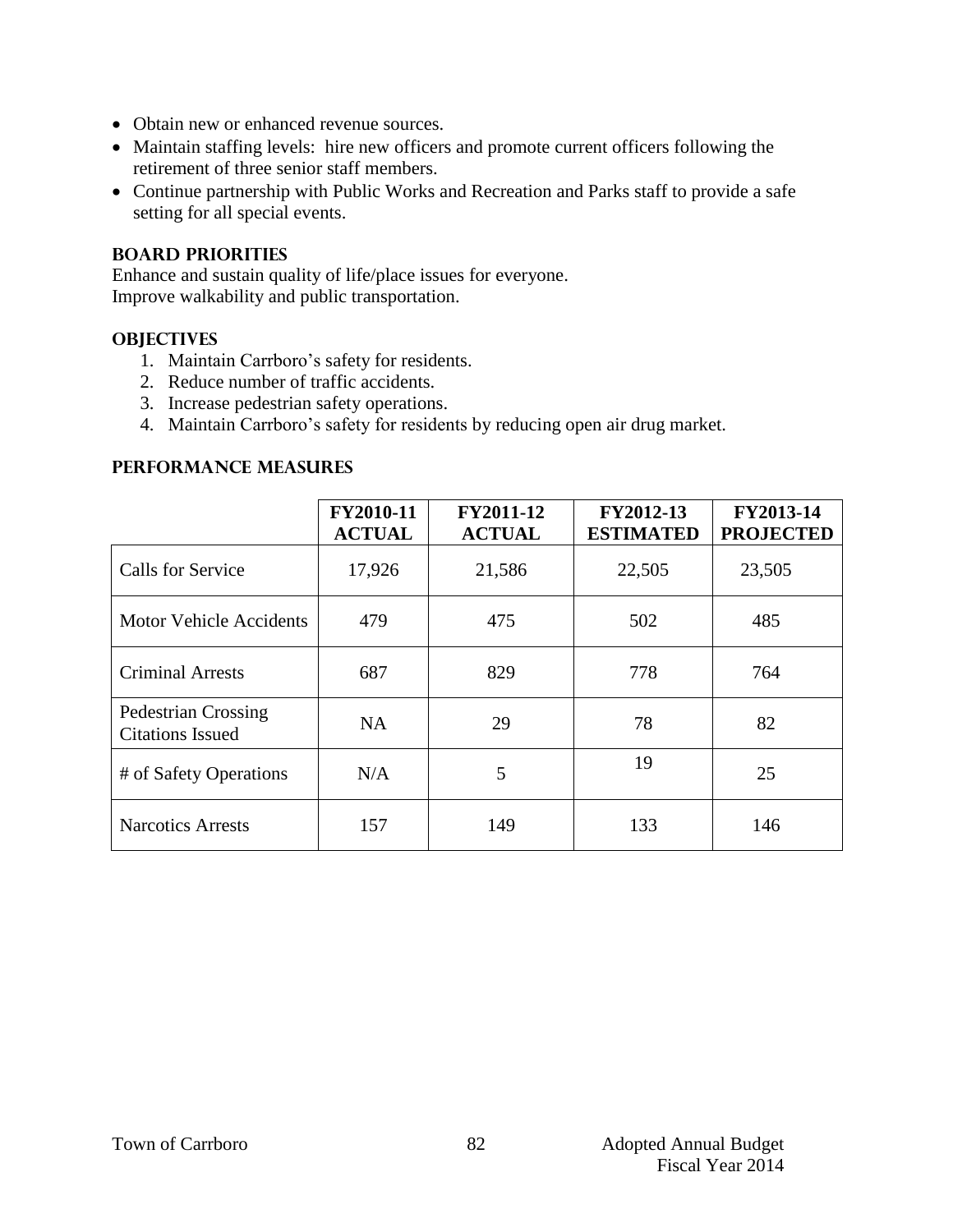# **Budget summary POLICE - DEPARTMENTAL TOTAL**

| 2011-12       | 2012-13        | 2013-14        |               |
|---------------|----------------|----------------|---------------|
| <b>ACTUAL</b> | <b>ADOPTED</b> | <b>ADOPTED</b> | <b>CHANGE</b> |
|               | <b>BUDGET</b>  | <b>BUDGET</b>  |               |

#### **SUMMARY**

| <b>TOTAL</b>      | 3,422,663 | 3,281,775 | 3,559,446 | 8%  |
|-------------------|-----------|-----------|-----------|-----|
|                   |           |           |           |     |
| CAPITAL OUTLAY    | 222.644   | 141.120   | 241,576   | 71% |
| <b>OPERATIONS</b> | 367,594   | 366,255   | 464.469   | 27% |
| PERSONNEL         | 2,832,426 | 2,774,400 | 2,853,401 | 3%  |

#### **CHANGES IN BUDGET from PRIOR YEAR ADOPTED BUDGET**

Personnel costs increased with the increase in early separation expenses. The operations budget increased primarily due to the P25 radio flash upgrades and the Animal Control contract with Orange County as they take over the Town's animal control services. Increase in capital outlay reflects the purchase of more replacement vehicles than the prior year.

# *Division Level Summaries*

#### **POLICE ADMINISTRATIVE SUPPORT 510**

| 2011-12       | 2012-13        | 2013-14        |               |
|---------------|----------------|----------------|---------------|
| <b>ACTUAL</b> | <b>ADOPTED</b> | <b>ADOPTED</b> | <b>CHANGE</b> |
|               | <b>BUDGET</b>  | <b>BUDGET</b>  |               |

#### **SUMMARY**

| PERSONNEL             | 482,278                  | 460,816                  | 471,647 | 2%    |
|-----------------------|--------------------------|--------------------------|---------|-------|
| <b>OPERATIONS</b>     | 33,842                   | 40,223                   | 37,553  | $-7%$ |
| <b>CAPITAL OUTLAY</b> | $\overline{\phantom{0}}$ | $\overline{\phantom{0}}$ | 38,896  | $0\%$ |
|                       |                          |                          |         |       |
| <b>TOTAL</b>          | 516,120                  | 501,039                  | 548,096 | 9%    |
|                       |                          |                          |         |       |

| <b>TOTAI</b> | 20<br>. 6 | .039<br>501 | 548.096 | 9% |
|--------------|-----------|-------------|---------|----|
|              |           |             |         |    |

#### **changes in budget from prior year adopted budget**

The increase in the Administrative Support Division personnel budget is due to the added costs of early separation. Operations costs decreased with decreases in training and fuel costs and Capital Outlay increased due to a vehicle replacement.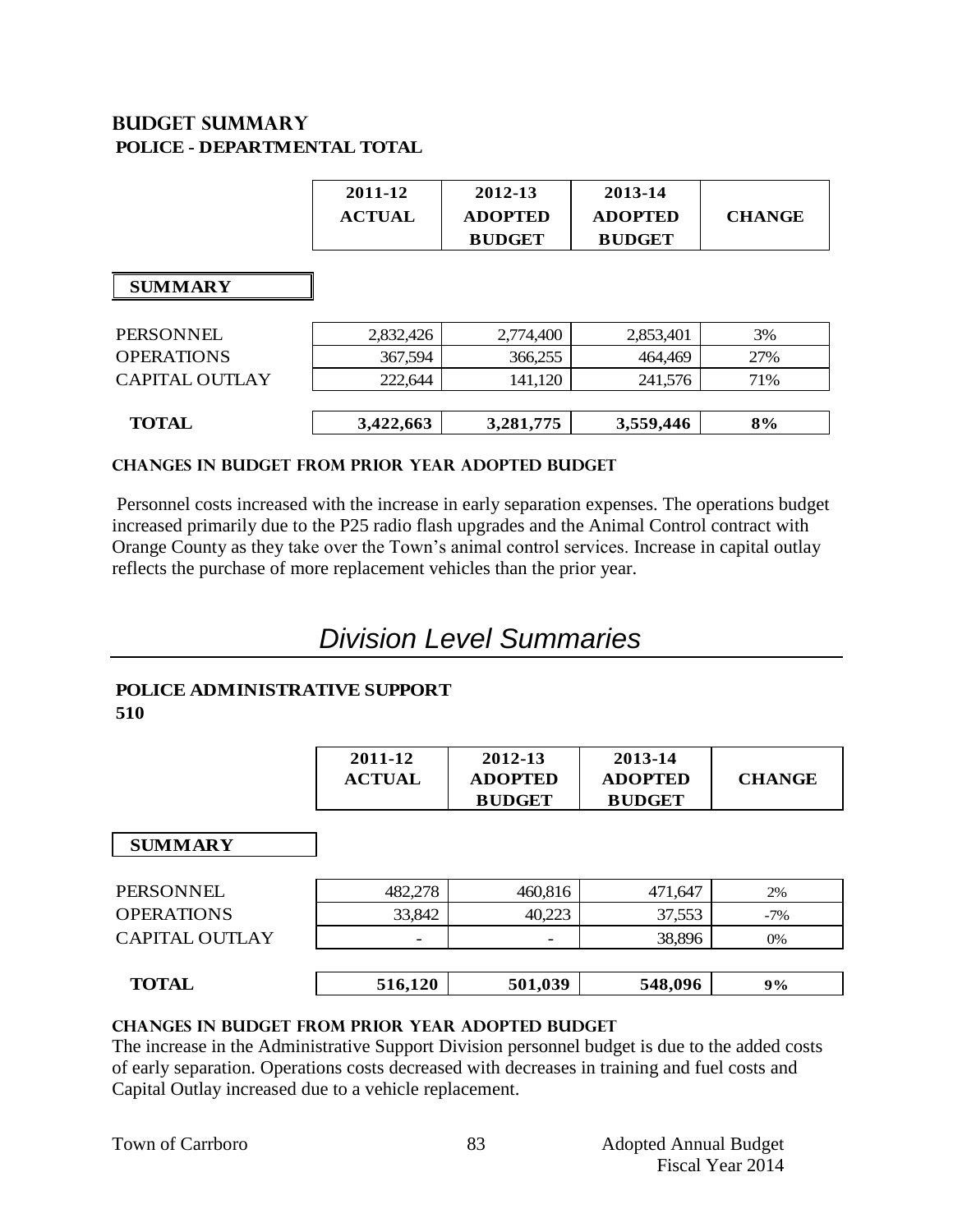## **POLICE PATROL 511**

|                       | 2011-12<br><b>ACTUAL</b> | 2012-13<br><b>ADOPTED</b><br><b>BUDGET</b> | 2013-14<br><b>ADOPTED</b><br><b>BUDGET</b> | <b>CHANGE</b> |
|-----------------------|--------------------------|--------------------------------------------|--------------------------------------------|---------------|
| <b>SUMMARY</b>        |                          |                                            |                                            |               |
| PERSONNEL             | 1,645,312                | 1,482,146                                  | 1,561,757                                  | 5%            |
| <b>OPERATIONS</b>     | 243,138                  | 238,359                                    | 292,795                                    | 23%           |
| <b>CAPITAL OUTLAY</b> | 161,491                  | 105,840                                    | 202,680                                    | 91%           |
|                       |                          |                                            |                                            |               |
| <b>TOTAL</b>          | 2,049,941                | 1,826,345                                  | 2,057,232                                  | 13%           |

#### **changes in budget from prior year adopted budget**

The Patrol Division personnel budget reflects an increase with the added cost of early separation. Changes in Operations include an increase for P25 flash radio upgrades. Capital Outlay increased with the purchase of more replacement vehicles then the prior year.

# **POLICE COMMUNITY SERVICES**

**512**

| 2011-12       | 2012-13        | 2013-14        |               |
|---------------|----------------|----------------|---------------|
| <b>ACTUAL</b> | <b>ADOPTED</b> | <b>ADOPTED</b> | <b>CHANGE</b> |
|               | <b>BUDGET</b>  | <b>BUDGET</b>  |               |

#### **SUMMARY**

| <b>TOTAL</b>          | 392,485 | 504,570 | 510,535 | 1%       |
|-----------------------|---------|---------|---------|----------|
| <b>CAPITAL OUTLAY</b> |         | 35,280  |         | $-100\%$ |
| <b>OPERATIONS</b>     | 40,585  | 39,668  | 38,588  | $-3%$    |
| PERSONNEL             | 351,900 | 429,622 | 471,947 | 10%      |

#### **changes in budget from prior year adopted budget**

The Community Services Division budget reflects an increase in personnel cost due to early separation costs. Operations budget changed due to a decrease in fuel and vehicle supplies and capital outlay decreased with no purchase of a replacement vehicle as in the prior year.